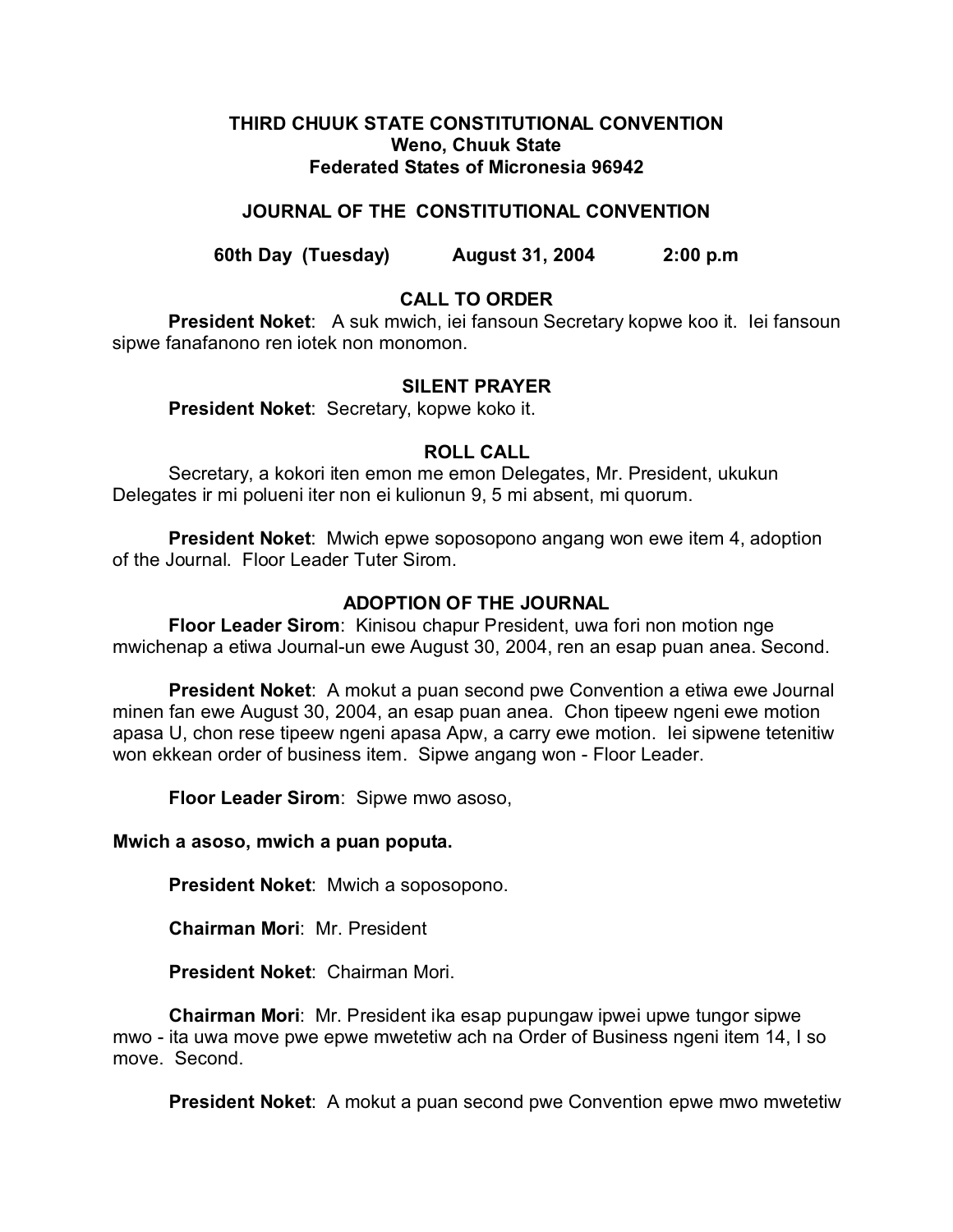won ena item 14 non ena Order of Business, chon tipeew ngeni ewe motion apasa U, chon rese tipeew ngeni apasa Apw. A carry ewe motion, iei sia nom won miscellaneous business. Chairman Mori.

## **MISCELLANEOUS BUSINESS**

**Chairman Mori**: Kinisou Mr. President, ika esap puan wor tipengaw, I moved that the Delegate Proposal rather Committee Proposal No. 3-15; be reconsidered and placed on second reading plenary that would read 9(b)No. 4. Second.

**President Noket**: A move a puan second pwe epwe wor reconsideration won committee Proposal 3-15; ese wor CD me metekan? Ese wor. 3-15, epwe place won second reading plenary epwe nom won item 4. Epwe CP No. 3-15; non ena won plenary, item 4 - epwe winiti item 4. Iei fansoun poraus won ewe - ook apw, iei fansoun sipwe utut won ewe motion. Chon tipeew ngeni pwe epwe wor reconsideration won ena Committee Proposal No. 3-15; epwe place won ena plenary second reading, epwe winiti item 4, apasa U, chon rese tipeew ngeni apasa Apw, a carry ewe motion. Iei a Committee Proposal 3-15; a reconsider, a nom won nouch na order of business item 9 (b) epwe winiti item 4, CP No. 3-15. Mi puan wor - puan fori motion pwe sipwene puan niwinta.

**Chairman Mori**: My apologies to the Floor Leader nge ren an epwe mokutukai mwich I so moved that ach sipwene puan niwiniti Order of Business item 9, I so moved. Second.

**President Noket**: A mokut a puan second pwe iei fansoun sipwene mweteta seni ach we - ewe item 14, sipwene noo won item 9 won ena Order of Business. Chon tipeew ngeni ewe motion apasa U, chon rese tipeew ngeni apasa Apw. Iei a pass ewe motion, sia nom won item 9, me non ena Order of Business. Iei fansoun second reading of committee Proposals, Floor Leader Sirom.

# **SECOND READING OF COMMITTEE PROPOSALS: COW**

**Floor Leader Sirom**: Ewer kinisou chapur, President, uwa fori non motion nge mwichenap ika plenary a ressovled into Committee of the Whole. Second.

**President Noket**: A mokut a puan second pwe Convention epwene resolve ngeni Committee of the Whole, chon tipeew ngeni ewe motion apasa U, chon rese tipeew ngeni apasa Apw. A carry ewe motion. Iei a - Convention epwene resolve into Committee of the Whole. Sipwe mwo asoso ekis.

Mwich a asoso, a puan popusefanita.

# **COMMITTEE OF THE WHOLE**

**Chairman Sitan**: Aewin ach angang won en Committee Proposal No. 3-35; tungor ngeni Secretary epwe read-ni.

**Secretary**: Mr. Chairman, CP No. 3-35; to amend section 4 of Article IX of the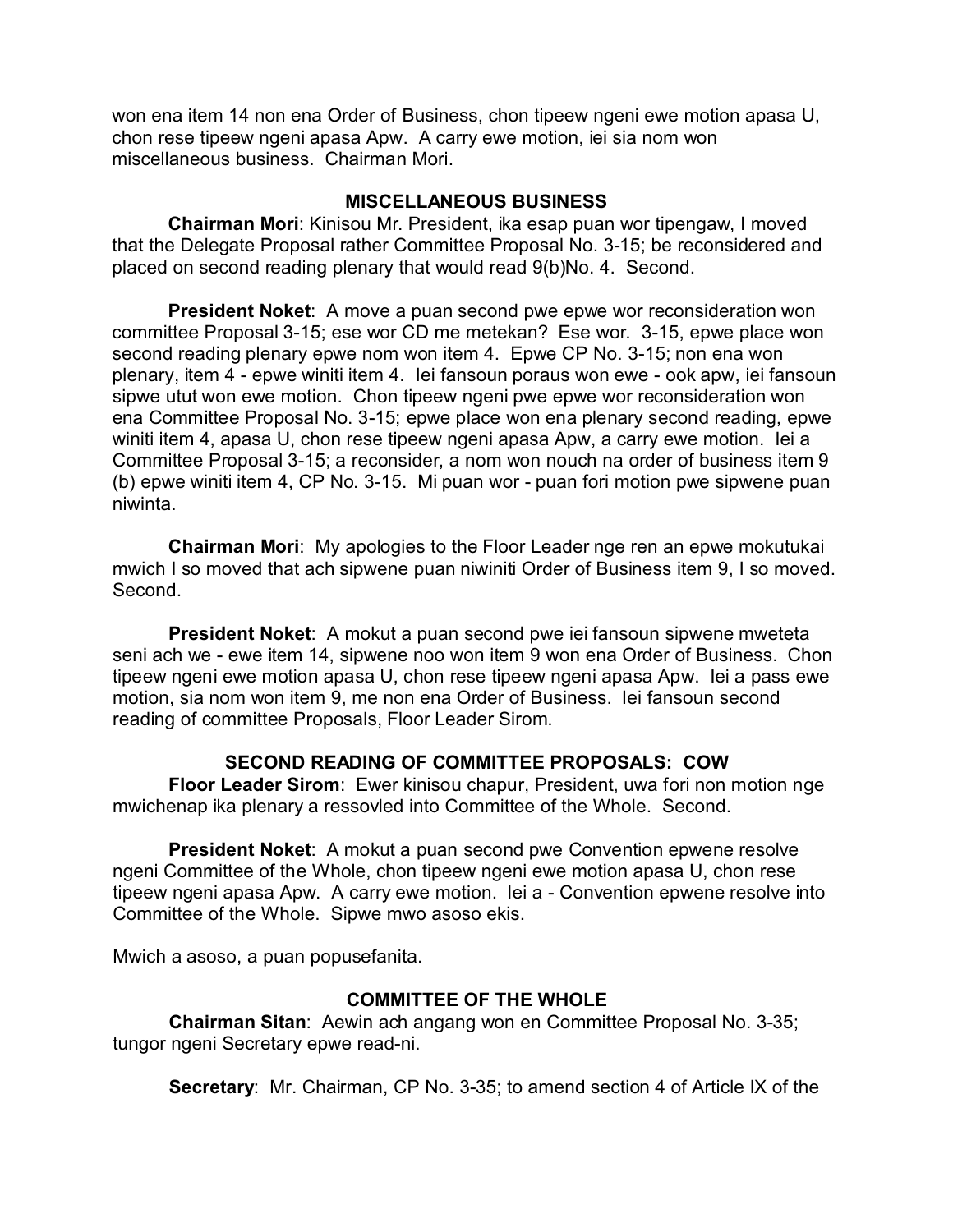Chuuk State Constitution to increase the term of a Special Prosecutor to provide for an easier way for selection.

**Chairamn Sitan**: A suk ren poraus won ei committee Proposal ren input me changes. Chairman Mori.

**Chairman Mori**: Kinisou Mr. Chairman, ngang uwe ekis osukosuk ren ei proposed amendment non ena § (b) ina e wanong ena current members of the roster of qualified attorneys under Section 7 of Article VII. Iwe ena e delete-ni ena epwe selected by a majority of all - wewen nge en - ekkan fitemon chok lawyers repwene wisen select-ni ena prosecutor.

**Chairman Sitan**: Ewer, ai ma weweiti ina ma - ewer, ekkan roster of qualified attorney ir repwe wisen select-ni ewe prosecutor.

**Chairman Mori**: Ika kopwe puan mut ngeniei chok ai upwe puan post another question. Not directly ika pwe esap directly ngonuk nge although I address it to you. Ekkan members of roster - ika roster of qualified lawyers ita emon epwe achema ngeniei ika en Chairman, kopwe achema ngeniei ika were this roster mai under review ika mi fen passed me non ewe och puan kinikinin amendment ren what body, ika mi - to they go through some kind of screening and approval?

**Chairman Sitan**: Ewer, sipwe tungor ngeni Chairman Nelson, mwan aweweni are iei mi fit ngeni ewe eu proposal, ekke roster of lawyers.

**Chariman Stephen**: Kinisou chairman, omusano ita ii use mwo fen monota ai upwe comment won ei proposal pun - puan ma ekkewe chok fakkun roster of qualified attorneys ekkei usun non ewe judicial proposal. Non ena rational under iwe e try to prevent ei procedure an esap political. Sie angei seni ekkewe mayors a ngeni chok ena ma group of qualified attorneys ita ma an epwe less political.

**Chairman Sitan**: Mi panu omw na question.

**Chairman Mori**: Omusano ese ponu ai na kapas eis. Neman upwe rephrase-ni ika Chairman Stephen epwe tongeni - uchok mochen ika - pokiten Chairman Stephen a wisen respond ngeni ai we kapas eis ika en roster of qualified lawyers, under what screening process re put them on this roster and giving them some kind of authority ar repwe select-ni ena special prosecutor.

**Chairman Stephen**: Ewer, ekkena roster -

**Chairman Sitan**: Chairman Stephen.

**Chairman Stephen**: Omusano Chairman, puan ma ekkan attorneys repwan kefin non ei process. Sap iei ewe re kefin seni puan appointed and confirmed by Legislature. En roster, a fen nameno - sipwe mwo fen asoso.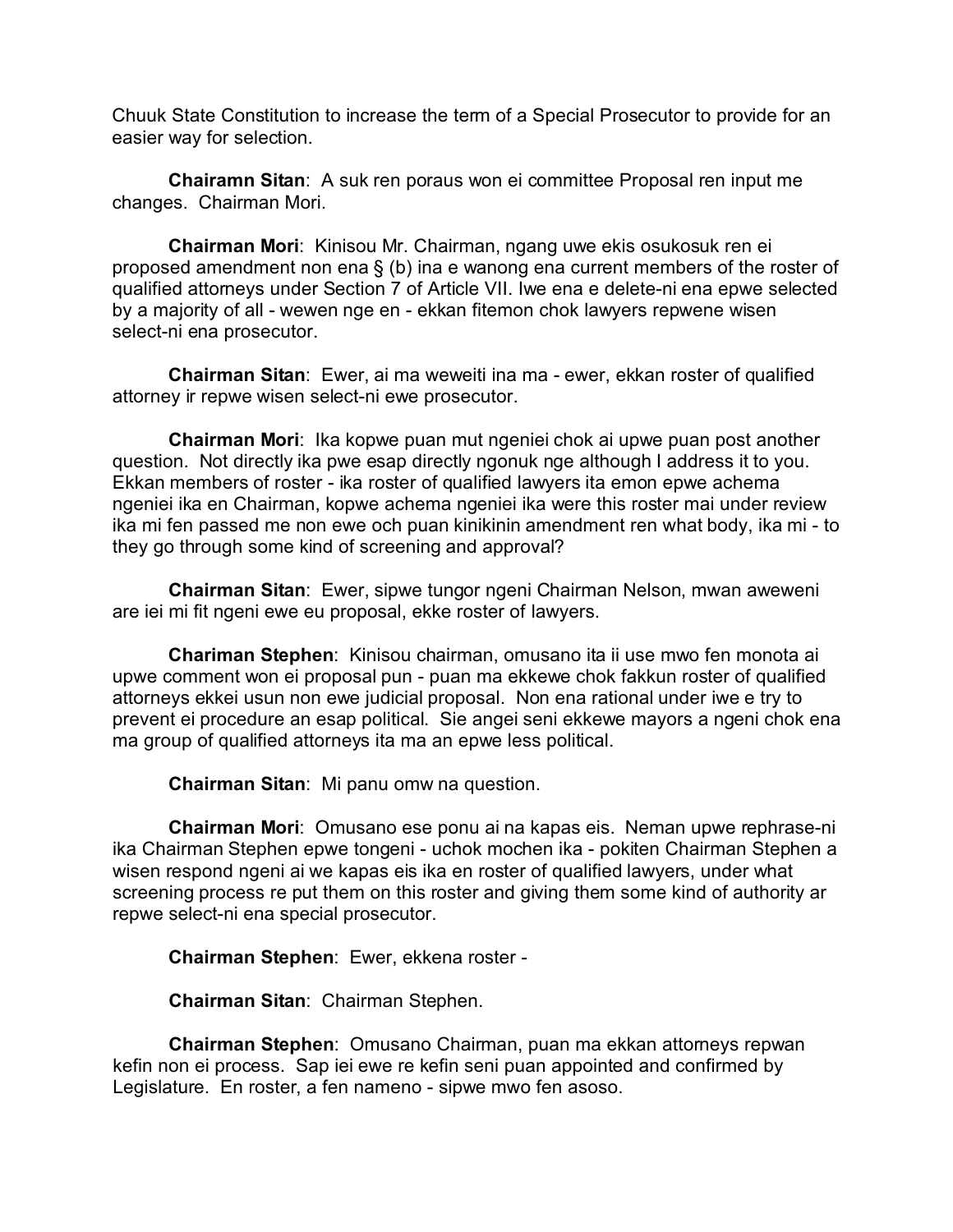#### **Miwch a asoso, a puan popusefanita.**

**Chairman Sitan**: COW a puan poputasefan nupwen ewe asoso, mi fat pwe mi wor ekkei 3 issues non ei proposal. Eu ren ewe term, epwe kasiwn. 2nd ren ion epwe wisen select-ni ewe prosecutor, iwe lastly ren en the last sentence ika mi okay. Ika ese okay ina sipwe poraus won. Non ei fansoun uwa suki ach sipwe mwan mwo poraus won akaewin the term. Ach sipwe tipeewno won iwe sia puan moved pwe epwe mutir ach angang. Mi wor an emon proposal ren term ei 5 years are epwe kasiwin ika. Vice President Aten.

**Vice President Aten**: ai nuku seni met ewe sie poraus won ewe atun asoso, ina popun uwa wanong non motion - upwe suspend-ni ewe rule e require-ni written amendment. Second.

**Chairman Sitan**: A move a puan second pwe ewe rules requiring written amendment a mwo suspend, chon tipeew ngeni ewe motion oupwe ura U, chon rese tipeew ngeni a pass. A suspend ewe rule, go ahead ren omw na amendment.

**Vice President Aten**: Kinisou Mr. Chairman, uwa puan wanong non motion pun epwe wor eu oral amendment ngeni Committee Proposal No. 3-35; epwe read as follows. Section 4, §(b) epwe cross out ena single, puan cross out ena 5. Iwe epwe pachonong 6. Iwe a puan cross out ena current members of the roster of qualified attorneys under section 7 of Article VII. Epwe cross out unusen ena, iwe a puan niwinong the mayors of the Stae of Chuuk. Iwe etiw ngeni line 12, ena Senate epwe cross out a siwin ngeni **Legislature**. Iwe etiw ngeni line 13, epwe niwinsefan **The selection procedures and additional qualification may be prescribed by statute**. Second.

**Chairman Sitan**: A move a puan second pwe ewe oral amendment epwe katiw non COW iei a puan suk ren poraus me mwen ach sipwe vote won. Are ese wor, iwe ani sipwele vote won ewe amendment.

**President Noket**: Chairman, an epwe chok fat non record pwe ewe amendment ngeni - omusano use mwo recognize by the chair.

**Chairman Sitan**: Ka recognize pwe en President, you still have power, go ahead.

**President Noket**: An epwe chok fat non record pwe ena ewe amendment ngeni nouch we constitution ena epwe chok amended ena kapas single, ena nimu a tonong 6. Iwe ena puan line 12, ena Legislature, neni wesen met mi mak non nouch we constitution. Ikena ekkean chok uwe mochen, nge ekkena proposed amendment e tou ina ena ita esap recognize epwe katouu.

**Chairman Sitan**: Kinisou chapur ngeni Presdient ren an afata ewe amendment. Metekewe kifetinan amendment the rest remi remain, mi puan wor last minute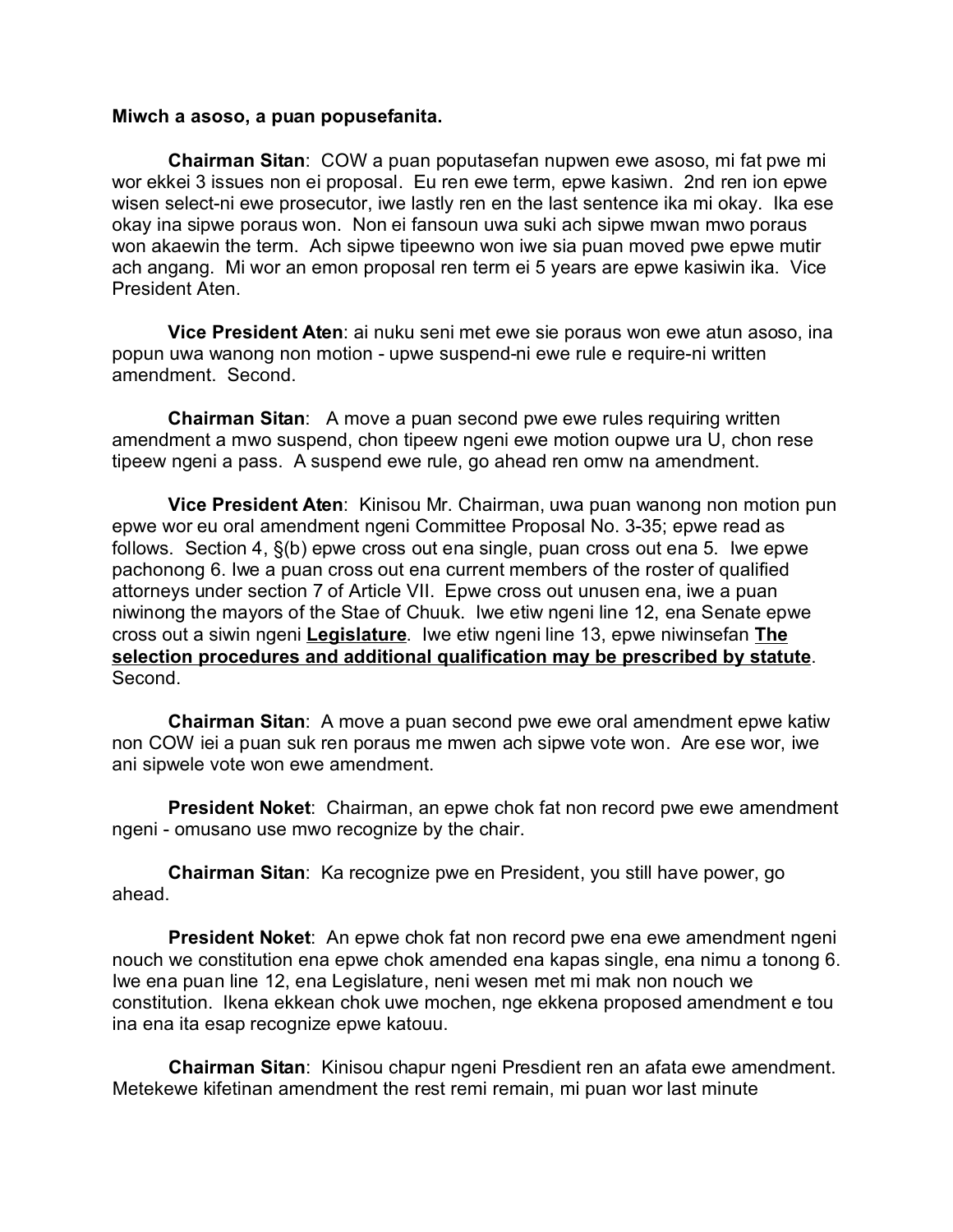comments me mwen ach sipwe vote. Iwe iei sipwene vote won ewe oral amendment. Chon tipeew ngeni ewe amendment repwe ura U, chon rese tipeew ngeni, secretary a pass ewe oral amendment. Mi chiwen puan wor comment won ewe proposal me mwen ach sipwene puan mwet seni. President Noket.

**President Noket**: Ua ekieki a ii fat ach ekiek won ei, iei mine angang uwa amokutu pwe ei COW epwene recommend ngeni Plenary, pwe a pass ei Committee Proposal fiti met mi amended. Second.

**Chairman Sitan**: Ewer, a mokut seni President Noket puan akasengisengi pwe sipwene atiwa ei amendment, iwe ina popun ali epwene iei chok. Chilon chok are mi wor nge sipwene mwet seni ei eu a katiw pwe sipwene mweteri ewe puan eu. Kinisou ngeni Delegates. Iei sipwe ne mweteri puan ewe eu Committee Proposal 3-36; tungor ngeni Secretary epwe read-ni.

**Secretary**: Mr. Chairman, CP 3-36; to amend section 4 Article IX of the Chuuk State constitution with reference to the powers and functions of the Independent Prosecutor and how he/she is to be selected.

**Chairman Sitan**: Iwe a suk ren poraus, mwen ach sipwe poraus pwe ma eu a katiw nge use silei epwe ian usun lenien ei. A suk Delegates ami comments. Delegate Nelson.

**Chairman Stephen**: Oupwe omusalo ii pokiten ma ai ei proposal, uwa chok puan ma amongungu won, one way or the other. Ua puan pusin nenengeni ma quantity-in ai ei proposal eu point in nature as well as so costly ai uwa puan pusin nenengeni. Ikkei ekkei nongonong ai chok pusin nuku me nukun ii en merit of this proposed idea monun convention epwe wor ar pusin reservations won interest ar repwe decide won ei mettoch it's a totally different approach to the section 4. Non ai pusin nenengeni nge mei puan aforea puan non ekkoch ngingi me nature-un ma ngang won inisi ngang mi fakkun puan sani ei mettoch nge uwa chok kan pusisn teringeni pusin chok monun nemwich ika ma resap pusin puan tiw merer. Ina mine ngang uwa puan oukatiw poraus won ei mettoch epwap pusin ii nonom non second reading ika sipwe ma atoura ngeni plenary. Second.

**Chairman Sitan**: A move a puan second pwe a ukutiw poraus won ewe proposal 3-36; iei ani sipwene vote won ei Committee Proposal chon tipeew ngeni pwe a ukutiw poraus won ewe Committee Proposal oupwe ura U,

**Chairman Mori**: Point of information, Mr. Chairman.

**Chairman Sitan**: Ewer, met omw na point.

**Chairman Mori**: Ai nuku ena motion esap tongeni pochokun ren ach sipwe oukatiw poraus won eu proposal atun Committee of the Whole, nge ita sipwe fen puan ii nenengeni napanapen ewe eu motion ren recommendation pun epwe noo ngeni plenary ar repwe etiwa ei proposal. Usun met President mi fori won ewe 3-35; nge ese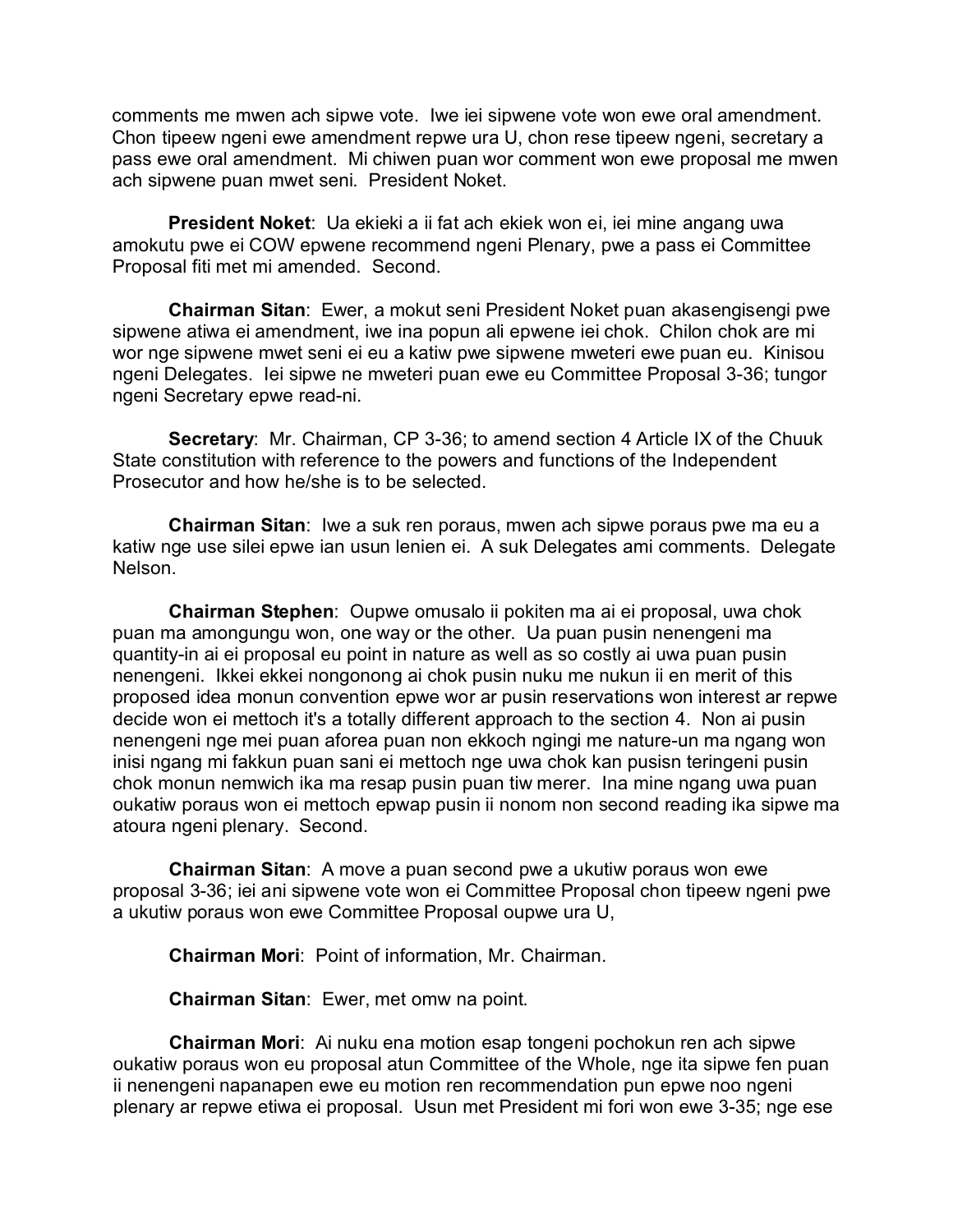fen soposopono angangan. Kinisou Mr. Chairman. Kose mochen sipwe mwo asoso.

**Chairman Sitan**: Ewer sipwe asoso mwo.

## **Mwich a asoso, mwicha a niwinsefan.**

**Chairman Sitan**: Chair epwe tungor ngeni Delegate Stephen epwe restate-ni an we motion pwe epwe weneiti met mi afat non nouch rule.

**Chairman Stephen**: Oh kinisou Chairman met ouwe mochen upwe pusin kuningei ai ei meen. Iwe ua ngang maa suk sefani ai kapas a, pun oufen puan suksefani awei. Mr. Chairman anongonong won ai pusin nenengeni ai ei proposal iwe mei meritorious in nature despite costly, costliness me metekan. Ina wewen ika usap mwan iwe uwa suki sefani ochachei COW ach sipwe mongungu won ren met recommendation epwe tongeni fileable ngeni plenary won. Kinisou chapur.

**Chairman Sitan**: Kinisou, Delegate Nifon.

**Chairman Nifon**: Pokiten ei meen ii sia naf ach weweiti auchean ei wis independent prosecutor seni ewe eu proposal a wesino, ai nuku a naf ach weweiti ina pun ngang uwa fori motion pwe Committee of the Whole epwe recommend for plenary action CP No. 3-36; second.

**Chairman Sitan**: A mokut a puan second pwe COW a recommend-ni ei for plenary action, won ei Committee Proposal No. 3-36; iwe chon tipeew ngeni pwe a iwe epwele recommend ngeni plenary repwe ura U, chon rese tipeew ngeni - a wes ei puan eu. Iei sipwene puan en eu Committee Proposal No. 3-37; ren en Public Auditor. Secretary kopwe read-ni.

**Secretary**: Mr. Chairman CP No. 3-37, to amend Section 9, §(a) of Article VIII of the Constitution of Chuuk State by deleting the mandatory requirement that a Public Auditor be CPA.

**Chairman Sitan**: A suk ren commend ren ewe Committee Proposal No. 3-37; Chairman Mori.

**Chairman Mori**: Mr. Chairman ngang uchok mochen usap really comment won na proposal in its content, however, ngang u mochen upwe comment won upwe fen puan ani omusomusan ewe secretary e type-ei ei meen pun ika sipwe nenengeni ei Delegate Proposal echo ekkewe very original beginning proposals. Ren Del - an we originally pun in as Delegate Proposal 3-5; iwe ina oupwe katon ena proposal pun ese ii underline ekkena epwe katonong. Nge echok bolded, format wise it's a failure. Nevertheless the message mei came through. Ngang mi fakkun tipeew ngeni ei proposal, ina mwo ika en format mi kan nimenimengaw. Ren ei qualification epwe change seni ewe CPA ika Certified Public Accountant, ngeni chok emon graduate seni eu Accredited Collage with Accounting experience and of course majoring in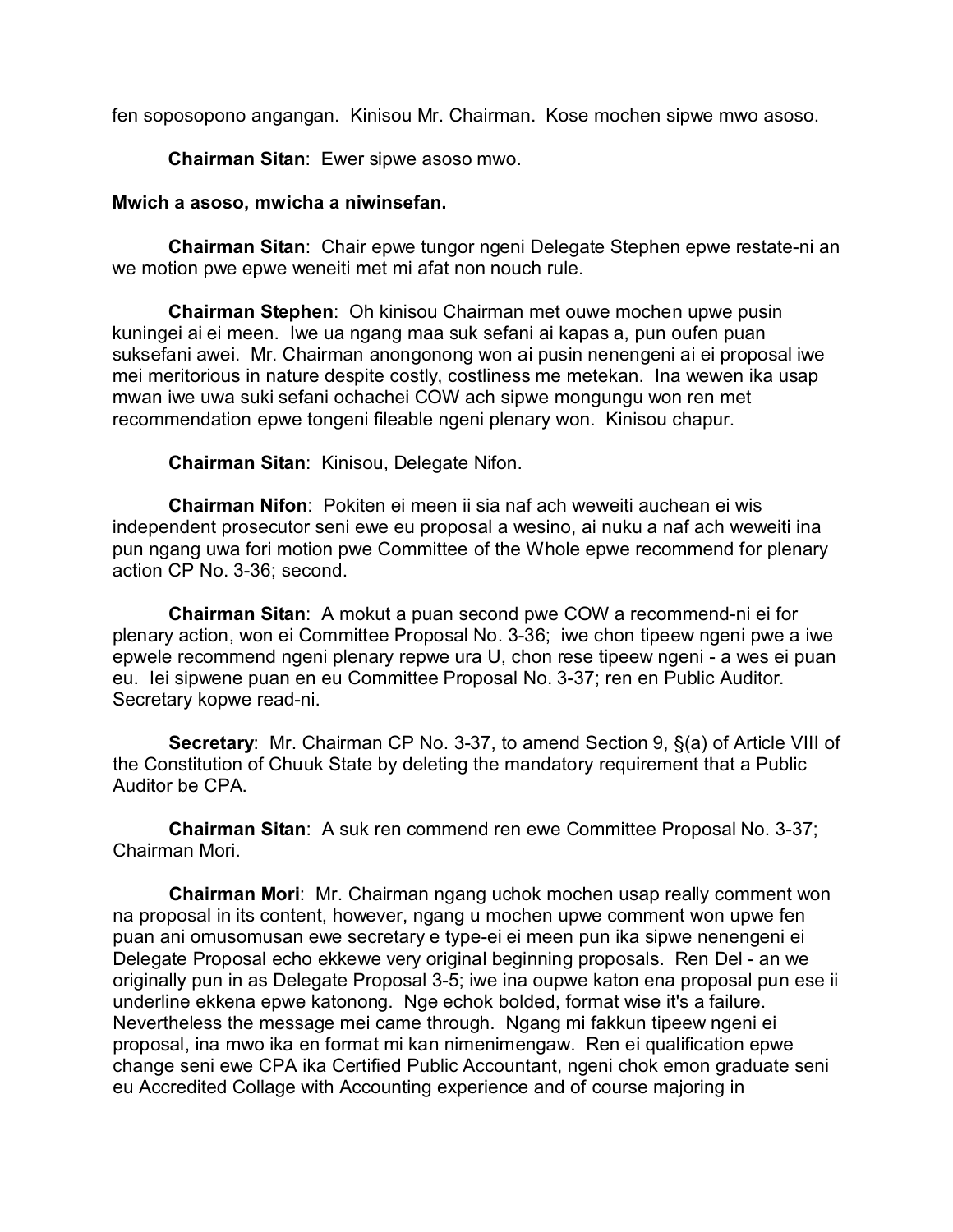Accounting Mathematics or Business major. Thank you Mr. Chairman.

**Chairman Sitan**: Kinisou Chairman Mori, iwe ekkan mi bodled oupwe underline-ni meinisin pwe ina mi pung ren (c ) . Chairman Mori. Mi puan wor comment. Ewer, Vice Chairman Wiliander.

**Delegate Wiliander**: Kinisou Mr. Chairman, ai nuku usun kich mi kapas won nanew, ren ei committee proposal ren No. 3-37; usun kich mi kapas won nanew nge ekkei mei bold ikena ekkena repwe pachenong. Metewe epwe touu ewe Certified Public Accountant, pwe ina ewe osukosuk usun kich mi rong me non ewe hearing meren Public Affairs - Personnel Office, nge mi weires pokiten ese wor ewe CPA applicant. Wewen - usun ach weweiti nanew nge iei ei metoch sipwene oturauu, iwe ina popun upwe pesei ngeni Committee nge sipwe recommend-ni ei proposal pwe epwe noo ngeni plenary. Uwa fori motion nge sipwene ukutiw me poraus won ei nge sipe recommend-ni ngeni plenary. Kinisou chapur.

**Chairman Nifon**: Mr. Chairman.

**Chairman Sitan**: Chairman Nifon.

**Chairman Nifon**: Kose mochen sipwe mwo asoso.

**Chairman Sitan**: Sipwe asoso mwo.

## **Mwich a asoso, miwch a popusefanita.**

**Chairman Sitan**: Vice Chairman Wiliander.

**Delegate Wiliander**: Kinisou Chairman, fan asengesin ach sipwe accommodate-ni ekkewe amendments ngang uwa withdrawni ai we recommendation. Kinisou chapur.

**Chairman Sitan**: A withdraw nge iei a puan suk ren comments. President Noket.

**President Noket**: Chairman kinisou chpaur, uwa fori eu motion pwe ewe rule e require written amendment, epwe mwo suspend.

**Chairman Sitan**: Mi suspend ena rule mi chok soposopono, go ahead. Mi chiwen chok suspend, soposopono.

**President Noket**: Ai na amendment iwe met sia fen - uwa fen awewei non ewe atun asoso. Ena amendment epwe nom murin ena kapas confirm. Ena e ura pwe the auditor shall serve for a 6 year term, esap puan wor s non ena term. And until a successor is confirm. Iwe ei amendment epwe poputa me ikena, as minimum qualification, ena kapas The esap chiwen capital letter ena T pwe epwe the auditor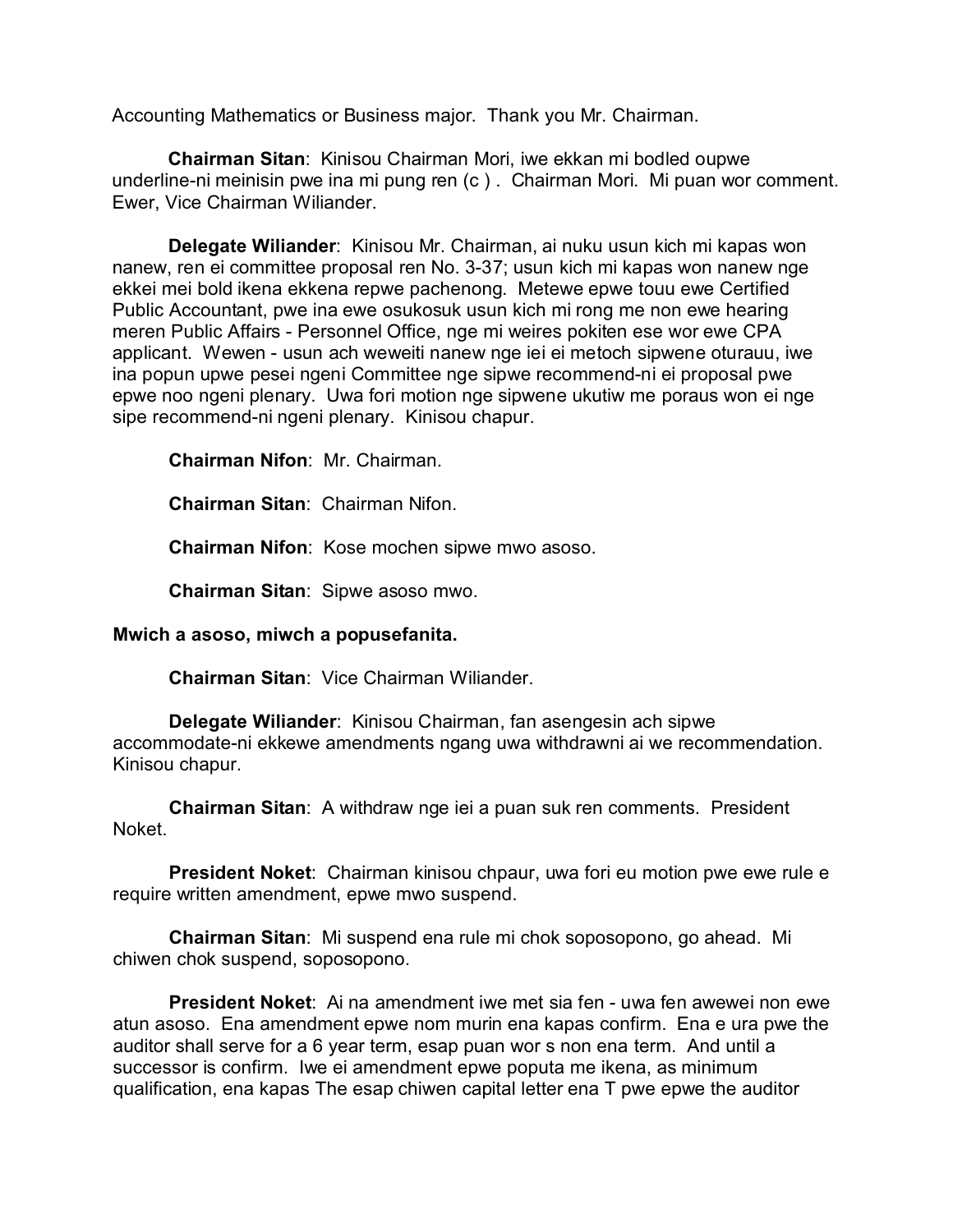epwe small letter, the auditor shall be a graduate from an accredited pla pla pla. Meten chok epwe tonong as minimum qualifications murin ena kapas confirm murin ena puan period. A poputa eu sentence epwe era - epwe poputa won ena kapas as minimum qualification. Iwe a comma the auditor - ewe T epwe winiti eu small letter. Kinisou chapur. Ese wor e second-nini.

**Chairman Sitan**: A move a puan second ren ewe orall amendment kose mochen Secretary kopwe mwan mwo read-ni kopwe ekis slow pwe ngang mwo use kon puan nien catch-ni.

**Secretary**: Mr. Chairman, ena amendment epwe nom won ena aunungatin line, epwe insert nepoputan ena fos The Auditor. Metena epwe insert ikena epwe **as minimum qualification**. Iwe ena capital letter T ren ena The epwe small letter **t**, iwe a soposopono. **As minimum qualification the auditor shall be a graduate from an accredited** 4 year collage iwe a feilo feilo tori sopolon.

**Chairman Sitan**: Kinisou secretary, Chairman Mori.

**Chairman Mori**: Kinisou Mr. Chairman, ai nuku a ii fatafatoch murin ach we ekis kouno ne poraus. Iwe sia asoso ren ewe - an epwe accommodate-ni ewe amendment. I move pun Committee of the Whole epwe recommend this proposal to plenary as amended. I so move. Second.

**Chairman Sitan**: Omusalo pwe ai nuku esamwo pass ewe floor amendment.

**Chairman Mori**: Mr. Chairman, please allow my apology I withdraw my motion. Second.

**Chairman Sitan**: A mokut a puan second pwe ewe floor amendment epwe pass, chon tipeew ngeni ewe floor amendment ura U, chon rese tipeew ngeni - a pass ewe floor amendment. Chairman Mori.

**Chairman Mori**: Kinisou Mr. Chairman, a fen namono metewe ngang upwe ura, if I may attempt again, pokiten committee Proposal No. 3-37; has been turn over with an amendment by our esteem President of the Convention, I moved pun ei Committee of the Whole epwe recommend passage ren ei Committee Proposal fansoun plenary. Second.

**Chairman Sitan**: A mokut a puan second pun ewe committee proposal epwe ne move epwe recommend ngeni plenary. Iei sipwene vote won ewe motion, chon tipeew ngei repwe ura U, chon rese tipeew ngeni - a pass iei epwe ne puan noo ngeni plenary. Ekkei chok ruu a nom, eu en 3-38; ren transition ren Legislature, iei a puan suk ren comment. Chairman Rosokow.

**Chairman Rosokow**: Point of privilege.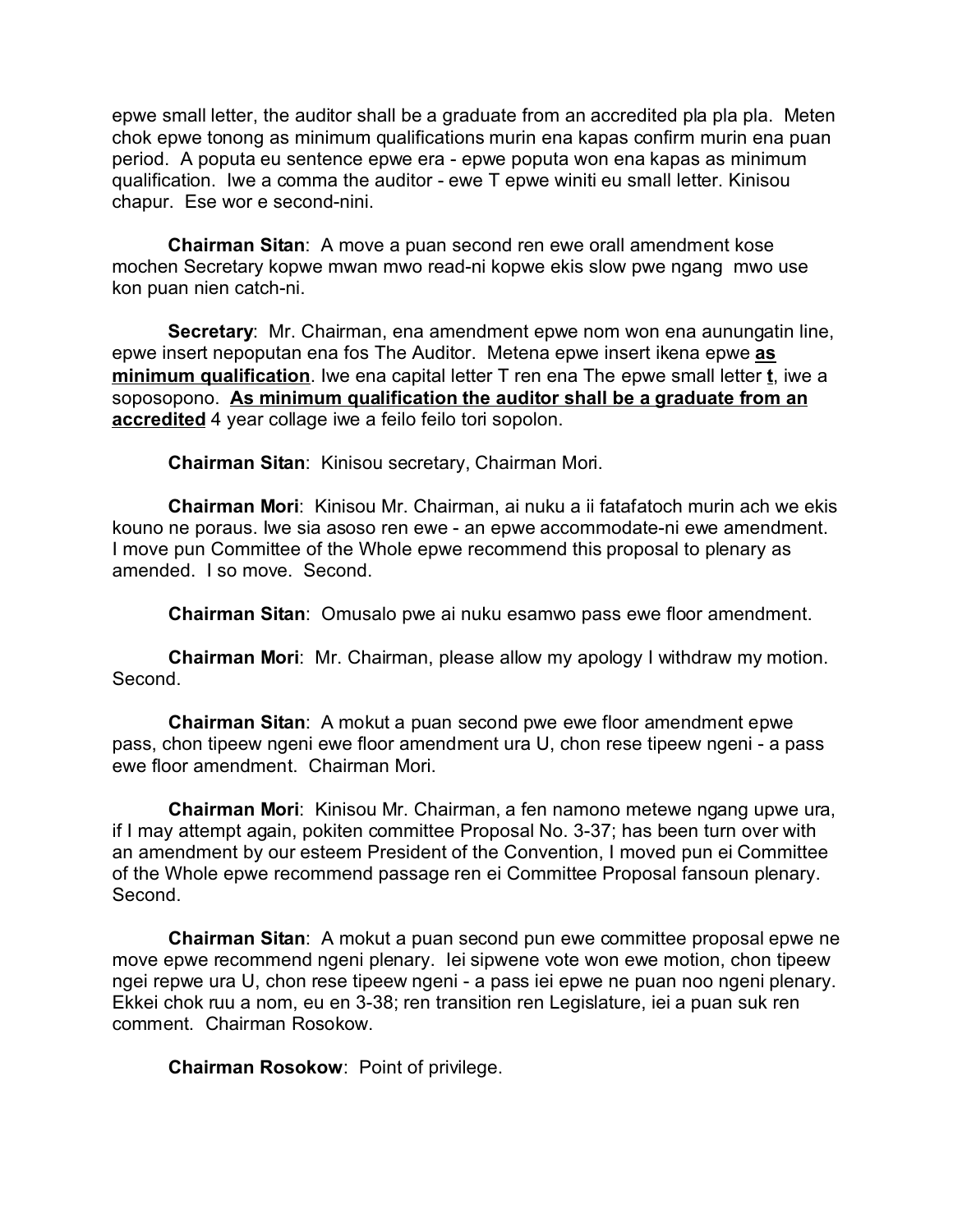**Chairman Sitan**: Met omw point of privilege.

**Chairman Rosokow**: Ukan safei nge upwe mwo puan sari ai nan safei nekunion. Mi quarum.

**Chairman Sitan**: Ewer, ka tongeni noo pwe ina mi wor omw appointment. Ngang mi puan wor ai nge sipwe pocheno chok ekkei ruu. Soposopono ren comment won ei committee proposal ren Legislative transition. Chairman Mori.

**Chairman Mori**: Omusano tipis ren ai ei uwa fakkun nanechou, non ei nekunionun. Nge emon epwe mwan awewei ngeniei ei transition proposal en 3-38; if I'm not mistaken this is the one we entertain at this moment Mr. Chairman.

**Chairman Sitan**: Mi pung 3-38, transition ren Legislature. Mi fat met ewe oura, omusalo, mi palu, ewe transition ren Legislature.

**Chairman Mori**: Right. Ika ke pwan mut ngeni ei Mr. Chairman, ngang use kon nien ika pwe emon epwe ekis mwan - what is happening in this proposal.

**Chairman Sitan**: Okay upwe tungor ngeni President Noket epwe aweweni pwe ekan angoch ne awewe.

**President Noket**: Mr. Chairman, ei section iei epwe - ewe style epwap pusin style-ni epwe shorten-ni. Nge ita intention-un ei pwe ewe Section 19 epwe chok soposopun ewe Article V, sa fen passed-ni. Ir me ruu epwe nom won section 19, epwe muchuno amuchun ekkewe section epwe pacheta ngeni. Ei section 19 epwe chok ii era pwe this amendment shall effect iwe epwe chok ina. Nge style epwap arrange-ni nge metei e poraus won e dictate inet epwe implemented. Ewe fansoun ututun ewe new Legislature puan we CP 39, sisamo tori. Echok fasun ekkena ruu proposal ewe inet fansoun ewe next Legislature epwe poputa pochokunan epwe implemented, ewe amendment, wewen nge iei e apasa pwe epwe 3 year. Murin March 2005, epwe wor election iwe ekkewe repwe serve ekkewe ra ma passed iwe murin 3 year epwap wor eu election sefan ach sia fiti metewe e nom non ewe minafon proposed amendment. Ika pwe e pass, nge ei section iiei epwe chok pacheta pwe eu section non ewe proposal. Ika ma ese pass puan ei ese puan pass, ika ese pass ewe proposal ese puan pass ei. Nge ika pwe e imuno epwe sokofesen - ika pwe e pass ewe proposal nge ese pass ei amendment ngeni transition iwe a - ina auchean - wewen an ei pacheta chok. Esap meinisin ekkewe proposal amendment ika e pass - epwe puan chok uti en 3 year. Pwe effective date an we a ratified meren ekkewe ekkoch proposals a implemented. Ekkei chok ruu ikena ekkena epwe wor transition won, epwe wor inet fansoun epwe implemented. Kinisou chapur. Sipwe mwo asoso.

## **Mwich a asoso, mwich a popusefanita.**

**Chairman Sitan**: Sa poputa, Chairman Mori.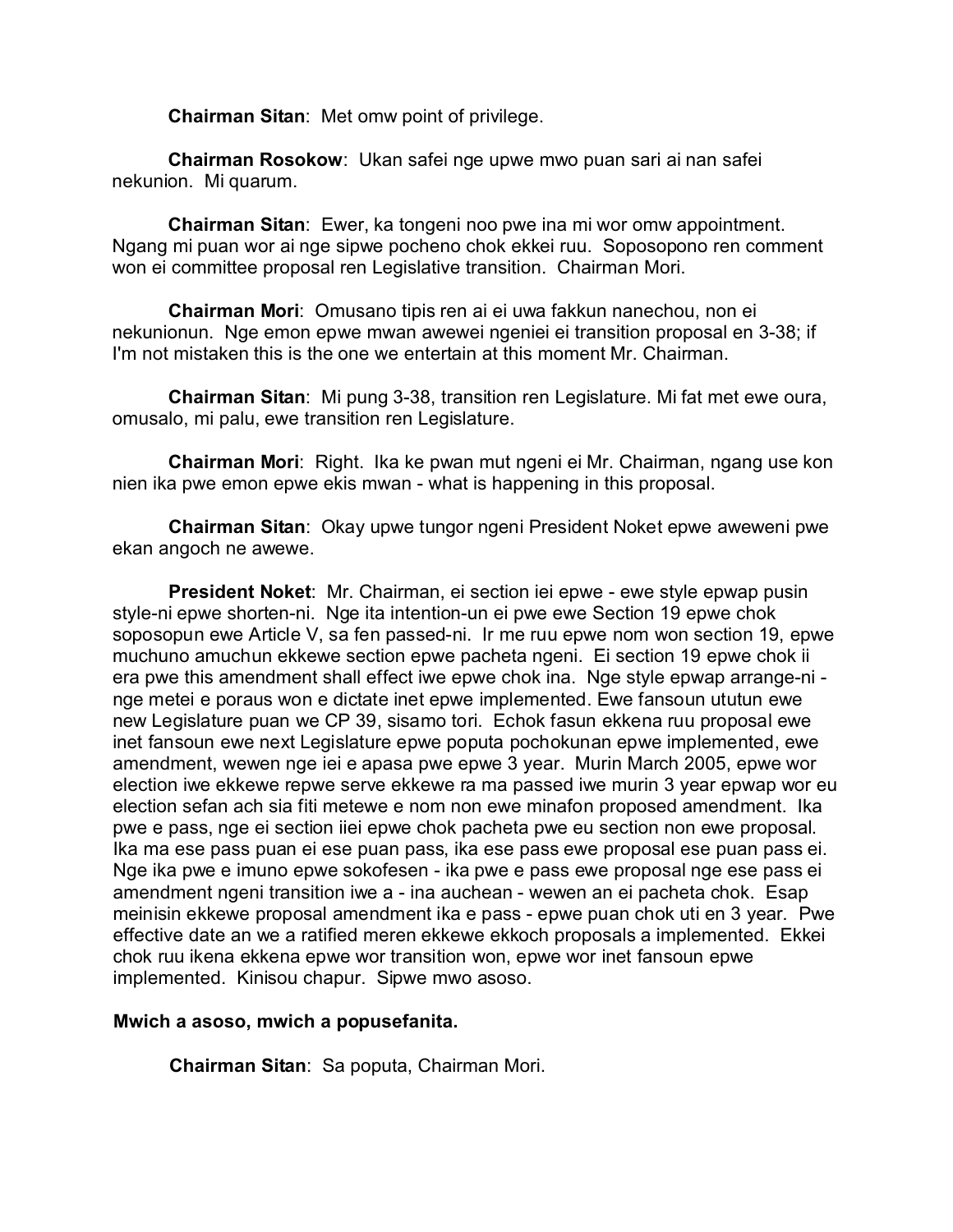**Chairman Mori**: Thank you Mr. Chairman, I move that the written amendment rule epwe mwo suspended. Second.

**Chairman Sitan**: Mi chiwen suspend ena rule since we start. Still suspended. Chairman Mori.

**Chairman Mori**: Thank you Mr. Chairman, ena usun kich mi discuss-ni fansoun asoso, won ena line three, starting with ena at mid section won ena line, They shall serve for 3 years until succeeded. Meinisin ena line epwe taken out. Second.

**Chairman Sitan**: A mokut a puan second pwe enan 2nd sentence ina e kapasan pwe They shall serve for 3 years until succeeded epwe cross out. Chairman Mori.

**Chairman Mori**: Kinisou Mr. Chairman, usamo piriochuni ai we motion.

**Chairman Sitan**: Esamwo met?

**Chairman Mori**: Esamo pirioch ewe motion, mi chok comma. With the understanding that ewe first election epwe usun mi afatetiw, epwe utut non ewe first Monday after the first Tuesday non July 2008. Ekkewe terms of members re elected non ena law election shall take office non October 1, 2008, following that general election. Iwe ina a puan soposopotiw the Legislature shall convene at 10:00 a.m. non October 1, 2008. Kinisou.

**Chairman Sitan**: Sipwe mwo asoso.

## **Mwicha a asoso, a puan popusefanita.**

**Chairman Sitan**: Chairman Mori, mi second omw we amendment, iwe a fat - a puan afat ewe intention won record iwe iei sipwene vote won ewe oral amendment, chon tipeew ngeni ewe oral amendment oupwe ura U, chon rese tipeew ngeni - a pass ewe oral amendment. Mi puan wor comments Chairman Nifon.

**Chairman Nifon**: Fan asengesin ekkewe wewe uwa fatofatoch me enimenim ngeni nouch ei proposal, uwa nuku nge a fat nimenimoch uwa fori motion pwe COW a recommend-ni ei Committee Proposal No. 3-38 won passage. Second.

**Chairman Sitan**: A move a puan second pwe COW a recommend-ni ei COW a recommend-ni ei proposal an epwene pual no ngeni plenary. Chon tipeew ngeni ewe motion apasa U, chon rese tipeew ngeni, a wess ei. Met om osupwang Mr. President.

**President Noket**: Mi wor ai tungor ngeni - umochen upwe wanong non motion pwe epwe fat non record. Pwe ei proposal iei usun nge echok kuu eu proposal - eu ekkewe amendments. Ita upwe fori eu motion pwe ei proposal iei epwe nom won ruu ekkewe conflicting proposal. Epwe appear lon me ruu ekkewe ruu conflicting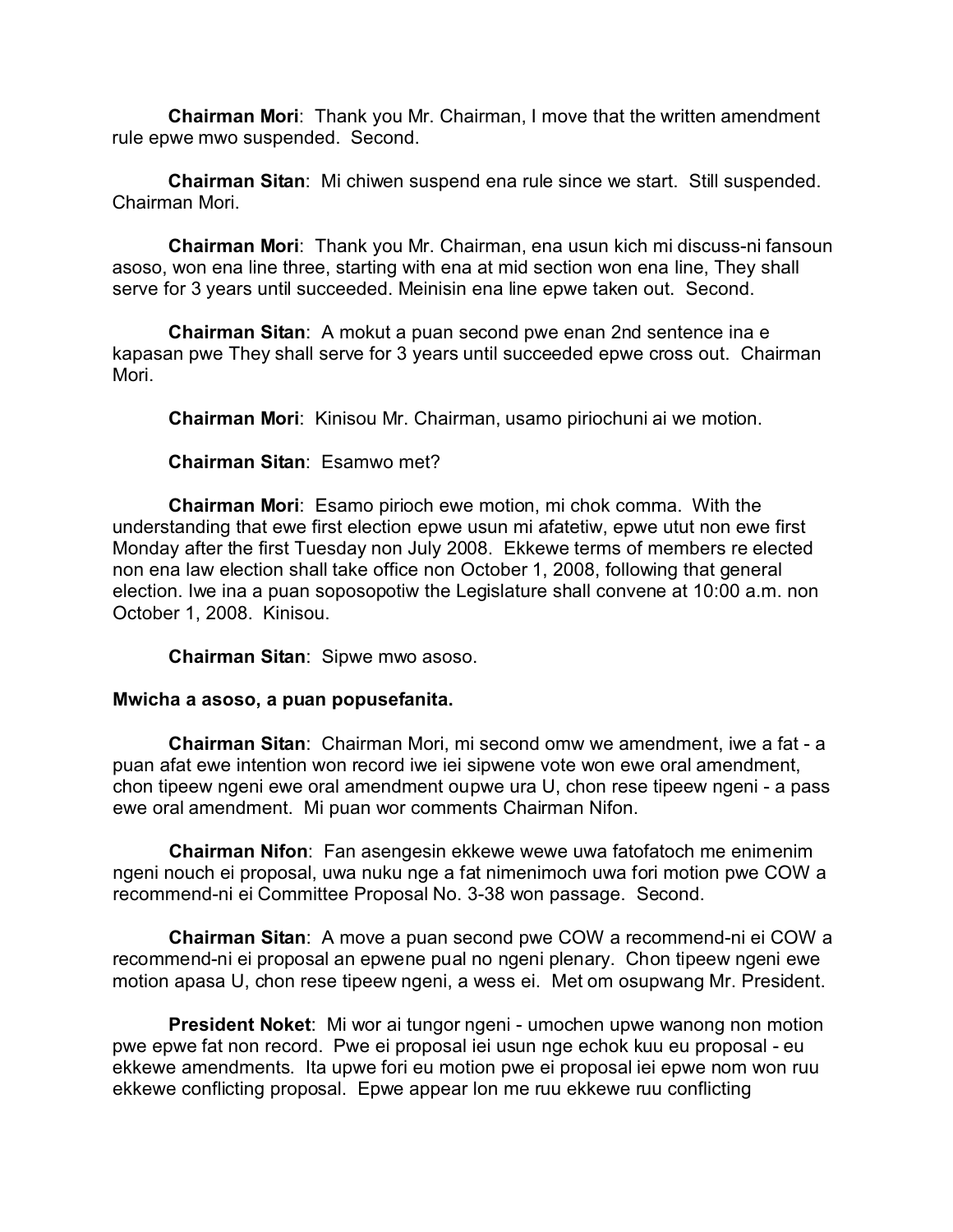proposals, ren Sub-regional me Regional. Second.

**Chairman Sitan**: A move a puan second pwe ei proposal epwe kuu ekkewe ruu conflicting proposal won legislative. Poraus are e wor comment, are ese wor chon tipeew ngeni pwe epwe ina ei intention pwe epwe kuu ekkewe ruu proposal oupwe ura U, chon rese tipeew ngeni - a pass. Iei sipwene no won last Committee Proposal NO. 3-39; ren transition ren Executive. Ren ewe Kepina me Lt. Governor won different tickets. Iei a suk ei - President Noket.

**President Noket**: Kinisou Chairman, apasa itei.

**Chairman Sitan**: Ewer, ngang mi era pwe Ewer, President Noket, go ahead.

**President Noket**: Pokiten ei eu proposal mi puan chok usun chok puan ewe ekkewe ruu proposed amendment, nge chinon chok mi sokono pokiten ei Executive nge mi chok wewe ngeni. Ina popun fiti ekkewe wewe Chairman Mori a poraus fan asengesin intention-un epwe puan kuu ei eu proposal. Ren intention-un an epwe noo ngeni ewe Style and Arrangement ar repwe angang won iwe puan iwe chok ewe intention a fen pass. Iwe uwa mochen upwe fori eu motion pwe Mwichenap epwe recommend ngeni ewe plenary pwe a etiwa - ei epwe atiwa ei proposal fiti fengen me ekkewe inention met a tonong lon - usun Chairman Mori a apasa. Second.

**Chairman Mori**: Otufichi osupwang, Mr. Chairman.

**Charman Sitan**: Mwen ach sipwe etiwa ewe second, sipwe mwo etiwa Chairman Mori.

**Chariman Mori**: Neman oupwe ne mangaweitiei ren ai ei kapas eis pat, ren ai delay - ika kopwe mut ngeniei ai upwe enichanong chok u chok concern. Pun ekkei ruu offices are not quite the same in terms of election. Governor me Lt. Governor, there are also run off. These August, September, October, this time frame need to accommodate run off elections. The 90 days.

**Chairman Sitan**: The answer is yes, will accommodate the run off, in fact a fer wateno en time frame.

**Chairman Mori**: Thank you Mr. Chairman, I take your word for it.

**Chairman Sitan**: Asoso mwo.

## **Mwich a asoso, mwich a puan soposopono.**

**Chairman Sitan**: COW a puan poputa. A mokut a puan second pwe met ekkewe changes under ewe legislative epwan usun chok ren ei executive. Poraus - are ese wor poraus sipwene vote won ewe motion. Chon tipeew ngeni pwe COW epwe ne pass-ni ei fiti ekkewe changes usun chok ren Legislative ura U, chon rese tipeew ngeni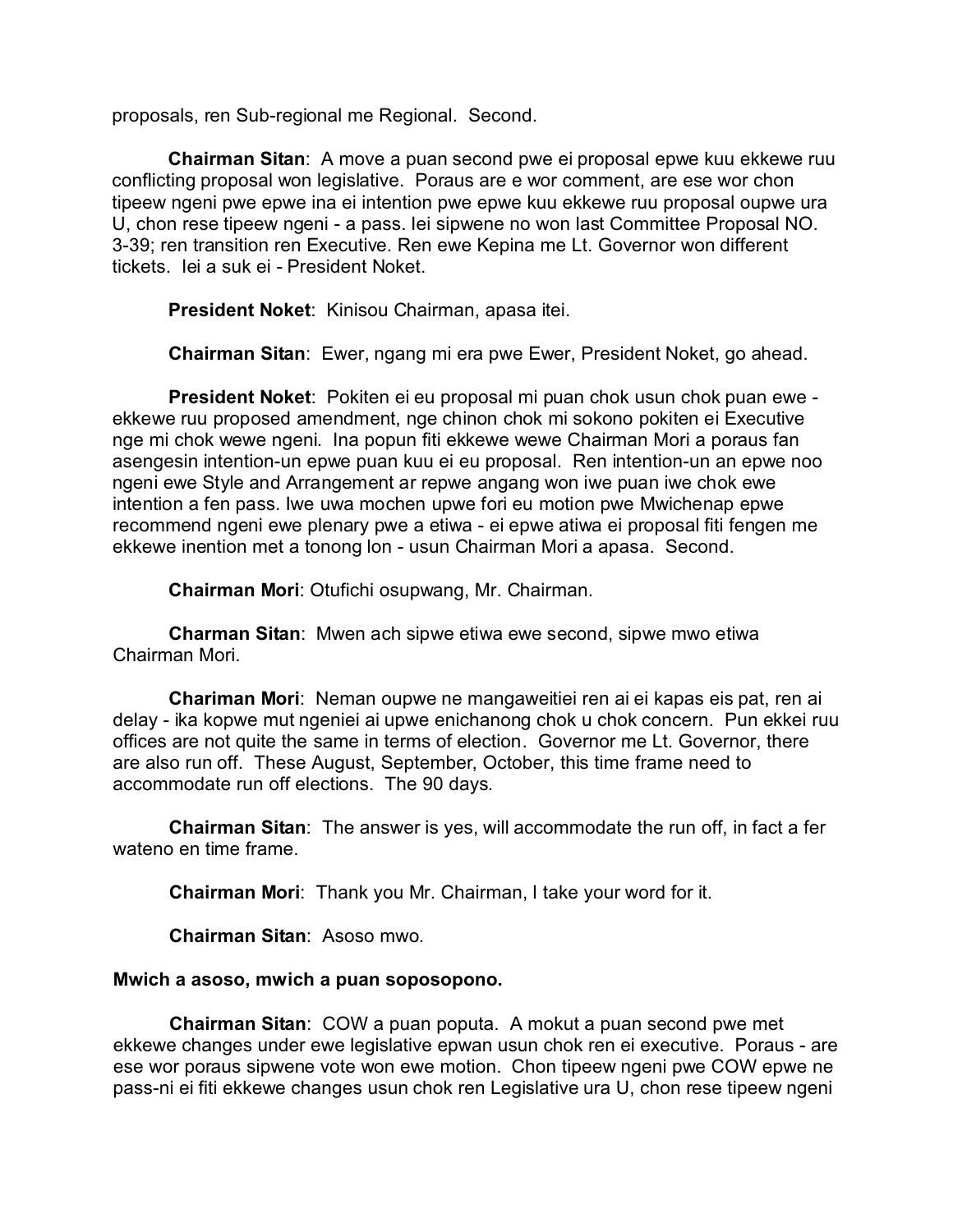- iwe a pass. Iei COW - ewer President Noket.

**President Noket**: Kinisou chapur Chairman, uwa fori motion pwe kopwe ne mwo totiw.

**Chairman Mori**: Sise mwo utut Mr. Chairman. Sia fen utut an epwene totiw. En mi chok tongeni declare pwe a dissolve.

**Chairman Sitan**: Chon tipeew ngeni pwe COW epwene dissolve ura U, chon rese tipeew ngeni a wes.

#### **Mwich a asoso, mwich a popusefanita**.

## **PLENARY SESSION**

**President Noket**: Chairman Mori.

**Chairman Mori**: Mr. President, kose mochen ika kopwe allow-ni ei - omusalo tipis ngang - I withdraw. Ika sia mwetetiw won miscellaneous upwap comments.

**President Noket**: Iei sia nom won plenary, iei fansoun asoso mwo.

#### **Mwich a asoso, mwicha a poputa.**

**President Noket**: Sia poputa, iei sipwene etiwa ewe Chairman-in ewe COW an epwe fori an report.

**Chairman Sitan**: President uwa fori ew motion pwe ewe rules ren written report epwe suspend. Second.

**President Noket**: A mokut a puan second pwe ewe rule e require written report epwe suspend. Chon tipeew ngeni pwe ewe rule re require-ni written report epwe suspended iei fansoun. Chon tipeew ngeni apasa U, chon rese tipeew ngeni apasa Apw. Chairman Sitan.

**Chairman Sitan**: Kinisou Mr. President omw we Committee of the Whole a mwich ren consider-ni 5 ekkan proposal. Aewin CP No. 3-35; ren amend-ni constitution to increase term of special prosecutor, mi chommong ekkewe kapas eis ren ewe intention ren ewe committee proposal. Ren roster of lawyers, are puan ewe term, nupwen sia poraus a iei pungun ewe committee of the Whole ren ewe term a akasiwin epwe cross ena word single 3 term epwe ne kesiwin ngeni for a **6 year term**. Ewe mi underline current members of the roster of qualified lawyers tori ena line 11, Article epwan katano. Nge epwe niwinsefanilong ewe the mayors of Chuuk State, ewe word Senate on line 12, epwe siwili ngeni **Legislalture**. Iwe ewe last sentence won line 13, epwan reinstated. Wewen pwe ewe amendment ukukun amendment non ei proposal epwe chok ruu ren ewe term, **6 years**, single epwe katouu. Iwe 6 epwe siwili 3, iwe ewe chok Senate ewe siwil ngeni **Legislature**. Iei reportun ei committee proposal no.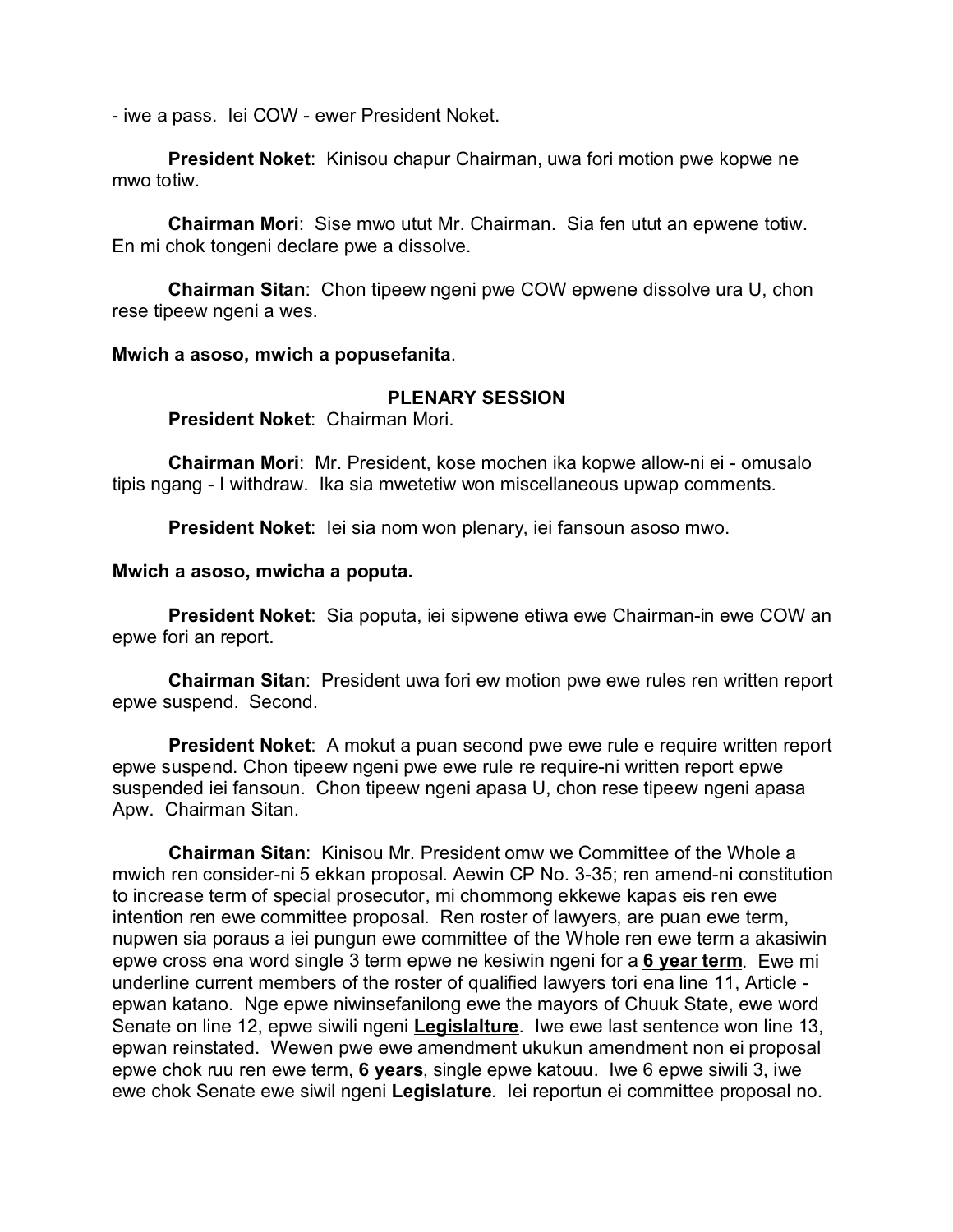3-35; by COW.

**Floor Leader Sirom**: Mr. President.

**President Noket**: Floor Leader Sirom.

**Floor Leader Sirom**: Uwa fori non motion pwe mwichenap epwe etiwa ewe report seni ewe Chairman-in COW. Second.

**President Noket**: A mokut a puan second pwe convention epwe etiwa ewe report won CP No. 3-35; seni COW chairman. Iei fansoun memef, ika ese wor memef, iei fansoun sipwene utut, chon tipeew ngeni pwe Mwich a atiwa ewe report seni Chairman Committee of the Whole, apasa U, chon rese tipeew ngeni apasa Apw. A katiw an ewe Chairman COW report. Soposopono Chairman Sitan.

**Chairman Sitan**: Mr. President COW a puan consider-ni CP No. 3-36, a puan amend-ni section 4, article IX, Chuuk State Constitution, eu CP fan iten ewe Chairman of Government Structure memef pokiten mi watte ei changes. Puan fiti pungun ewe a fen prove-ni won ewe amendment won prosecutor ren term, iwe COW a move-ni ei committee proposal pwe epwe ne no ngeni plenary ren final consideration. Floor Leader Sirom.

**Floor Leader Sirom**: Kinisou chapur President, uwa puan fori non motion nge mwichenap a puan etiwa ewe report an Chairman of COW. second.

**President Noket**: A mokut a paun second pwe Chairman a etiwa an ewe COW report won CP No. 3-36; ika ese wor memef. Iei sipwene utut, chon tipeew ngeni apasa U, chon rese tipeew ngeni apasa Apw, a ketiw ewe report. Soposopono Chairman Sitan.

**Chairman Sitan**: Mr. President COW a puan consider-ni CPNo. 3-37, regarding Public Auditor ren qualification sia poraus won mi wor ekkoch - eu amendment mwen ewe amendment mi wor ewe clarification ren ena - ekkan mi bolded epwe underline as amended - as amendment. Iwe mi wor ena amendment won ena 3rd sentence mwen ena word the auditor epwe poputa won as minimum qualification enan T epwe change ngeni small letter t, the auditor iwe a continue the rest.

**Floor Leader Sirom**: Mr. President, uwa fori non motion nge mwichenap a etiwa an ewe chairman COW Chairman report. Second.

**President Noket**: A mokut a puan second pwe committee a etiwa an ewe Chairman Committee of the Whole report won CP No. 3-37, iei fansoun memef, ika ese wor sia utut, chon tipeew ngeni ewe motion apasa U, chon rese tipeew ngeni apasa Apw, a carry ewe motion. Soposopono Chairman Sitan.

**Chairman Sitan**: Mr. President, omw we Committee of the Whole a puan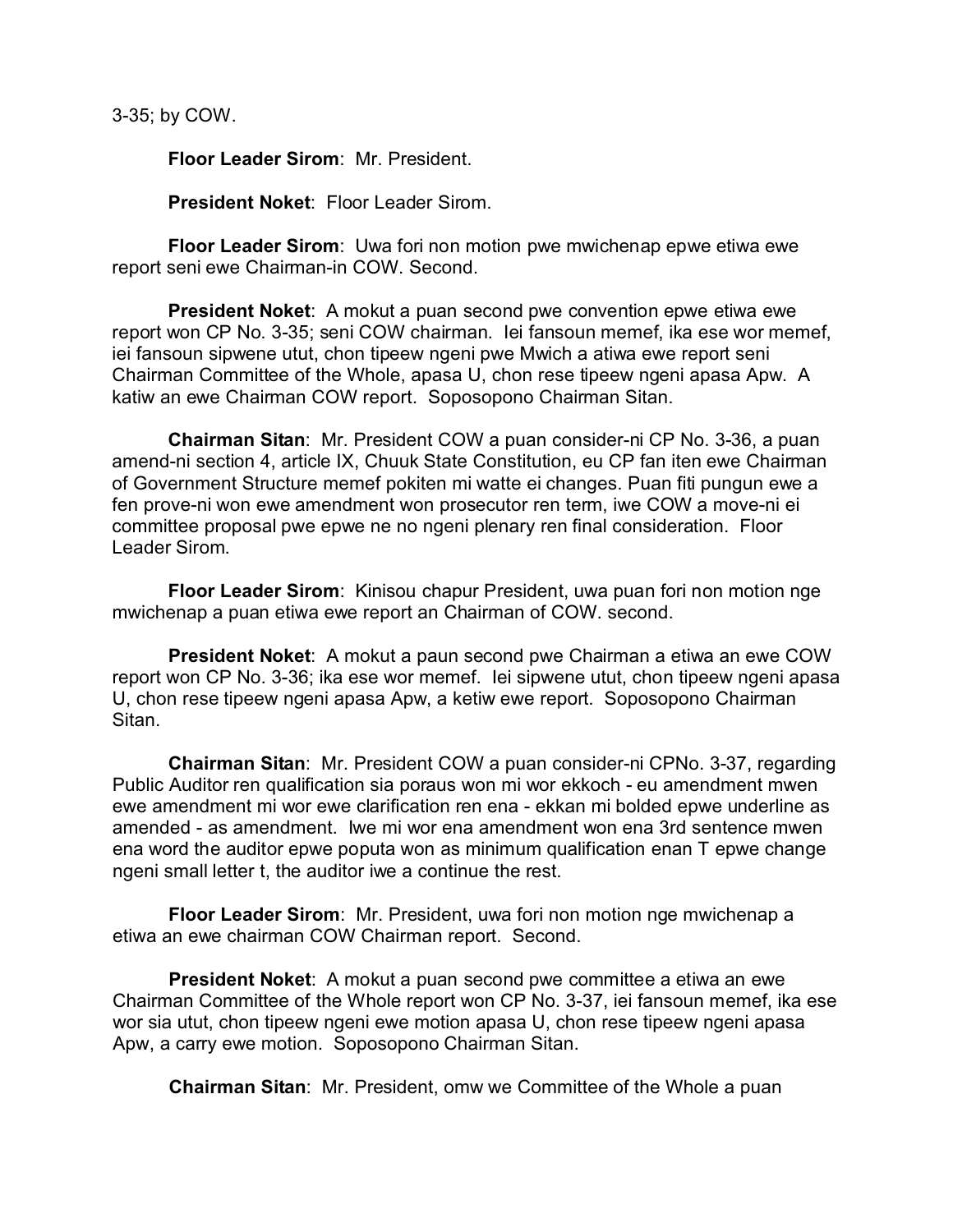consider-ni ruu transition proposals ren pekin executive me Legislative, re mi chok wewelo. Iwe Committee a puan tipeewlo pwe ewe committee on Style and Arrangement epwap fori an epwe fit-nano ian epwe nom ian nesopolon ekkewe proposals. As part of ekkewe changes. Pungun an omw we committee angang won mi wor ekkoch kasiwin ren en word they shall serve for 3 years until succeeded ina epwe cross out, the rest epwe remain. Iwe pokiten ekkei committee proposal echok meen ngeni en transition ren ekkei ewe Legislature me we Governor me Lt. Governor, shall be elected, ina popun epwe chok same napanapan me ruu. Kinisou chapur.

**President Noket**: Ika mi wor an emon memef ren ewe report - Chairman Nifon.

**Chairman Nifon**: Kinisou chapur Mr. President, upwe chok puan afata ika ese kon nien fatafatoch ren an ewe chairman we report, ita upwe chok puan afata pwe mi wor puan epwe kapacheta. Pwe ewe transition won Legislative epwe noo ngeni ekkewe ruu conflicting amendment a fen pass, Mr. President.

**President Noket**: Kinisou chapur. Ika ese chiwen wor. Floor Leader Sirom.

**Floor Leader Sirom**: Kinisou chapur, uwa puan fori non motion pwe Mwich epwe etiwa ewe report seni ewe Chairman seni COW. Second.

**President Noket**: A mokut a puan second pwe convention a etiwa ewe report an ewe Chairman of the COW won CP No. 3-38; me CP No. 3-39; ika ese wor memef sipwene utut won. Chon tipeew ngeni apasa U, chon rese tipeew ngeni apasa Apw. A carry ewe motion. Kinisou chapur, iei fansoun pokiten ese naf ach vote for plenary sipwene pass-ni ekkei second me final reading, sipwene angangeno nge me mwan Chairman Stephen.

**Chairman Stephen**: Oupwe omusano tirow monun ne mwich, tirow won ekkan Delegation, ngang uchok mochen sipwe acknowledge the presence of ai en best friend Kamuo. Sipwe mwo episi.

**President Noket**: Chairman Mori.

**Chairman Mori**: Mr. President, ngang upwe sopwei pwe ngang u mochen epwe totiw - I was waiting for ach sipwe mwetetiw won ena miscellaneous, nge ngang u mochen epwe fat won nouch na journal pun Mr. Kamuo seni fonuach Polle mi momot rech non ach ei convention ikenai. Kinisou chapur.

**President Noket**: Ika ese chiwen wor, sipwe ne mwetetiw won ena Miscellaneous business.

# **MISCELLANEOUS BUSINESS**

**Floor Leader Sirom**: Kinisou President, mi wor ekis mefiei, ai nuku mi auchea pun sia arapakan soponon ach ei mwich, ngang uchok mochen silei ika met sipwe fori seni nesor etilo. Pwe sipwe puan weweiti ach angang. Kinisou chapur.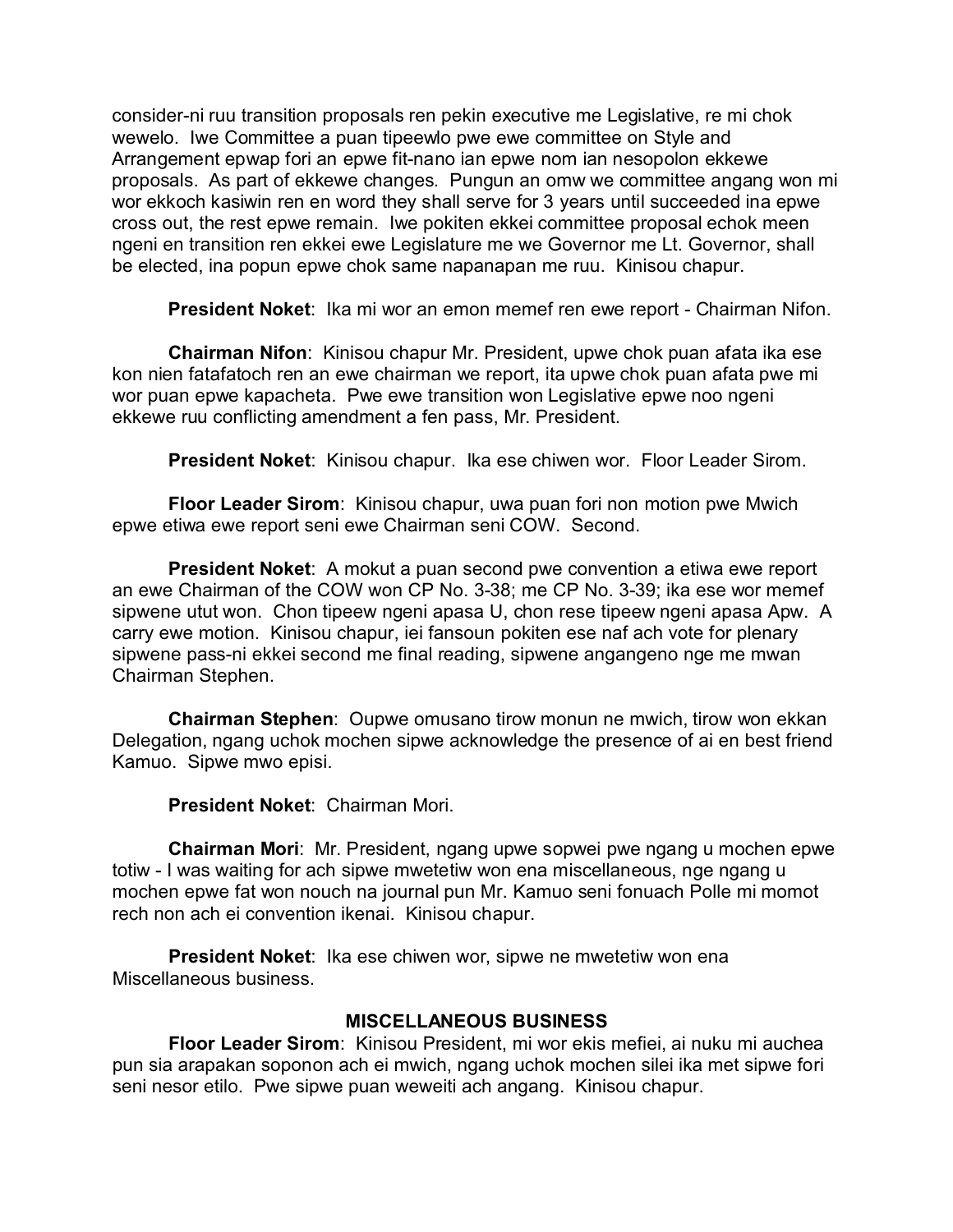**President Noket**: Kinisou chapur. Iei kich mi nom won - sise mwo recess, mi och pwe sipwe anomu won record. Ngang ita upwe fen ngeni emon me emon met an memef, pwe ngang use chiwen sinei, pwe use tongeni nemeni chon mwich ika war ika resap war. Pwe ika sia era pwe epwe wor mwich nesor, ese wor quorum. Nge use sinei met sipwe fori ngeni, ei osukosuk, nge ika pwe e fat iwe sipwe angang nge a puan fat met schedule-un ach met sipwe fori. Ina pun sipwe pwe awesi meinisin nesor ika peenoonun nesor a fat met ach schedule nesor me murinon ika met sipwe fori, ina popun ita upwe ngenikemi met an emon me emon memef.

**Delegate Wiliander**: Kinisou chapur Mr. President, ren ai we kapas ponuweni ekkewe kapasan io epwe war, ion esapw war nesor, nge uwa chechemeni nge ai nuku usap war

Seni kunok 8:00 ina epwe tori kunok 12:00 ika kunok 1:00

Ai nuku ika pwe sipwe mwich seni kunok 2:00 etino, iwe Delegate Wiliander epwe tongeni an epwe nom. Nge seni nesosor ika sipwe mwich nesosor, Omusano, ngang upwe present ika sipwe mwich kunok 2:00. Kinisou chapur.

**Chairman Sitan**: Kinisou Mr. President,pokiten ia weweiti pwe uwa pwal mochen upwele pwal lomweno ren la wewe upwele pwan lomweno tori Friday nge ia pwan tungor ngonuk Mr. President oupwe achocho ngeni chienom we chon Northern Namoneas pwe epwe eto fiti ach mwich nesor ika non Arruanu pwe epwe wesino ekkei second reading sa chok follow-ni om schedule esap chiwen siwin.

**President Noket**: Kinisou chapur, puan kinisou chapur ren omw sacrifice-ni omw kosap chiwen mwo puan noo Pohnpei, kopwe ne puan nomotiw. Kinisou chapur. Ese puan wor mefien emon ren ika met epwe tongeni wor ach quorum ren. Ewin ika sipwene urge-ni ma an chiechiach we delegate ika Charman Jack Fritz an epwe tongeni puan fiti ach mwich. Chairman Sitan.

**Chairman Sitan**: Ngang uwa mochen sipwe kan - sipwe tungor ngeni Jack epwe ma alisikich, epwe ai luku ei convention - kich napengeni - ani kich monson simochen epwe puan ma fitikich nesopolon ach ei angang. Including the signing ren ena wewe, ngang uwa tungor ngeni omw na Chair ren omw kopwe akunou nouch kan staff ar repwe mwan consult-ni ika kori Delegate Fritz an epwe etto fitikich pwe epwe wes ach angang.

**President Noket**: Ewer, iwe puan chiechiach we puan emon ika mi puan tongeni wor ewe eu tungor an Keiuo. Ngang ma ngang uwa tungor, tungor, tungor, uwa poraus ngeni an esap noo, esap puan tongeni ita epwe suno, iwe achok insist an epwe noo. Iwe use silei met sipwe fori ngeni. Ika pwe repwe tongeni achochoto ekkean ruomon, ar repwe fiti ach mwich iwe uwa ekieki mei wor ach quorum. Chairman Stephen.

**Chiamran Stephen**: Kinisou chapur Mr. President, ngang upwe pwarata ai asamon me kinamwe ngeni Peter Sitan ren an sacrifice-ni an fansoun ngeni an family. Ai tipengaw upwe pwarata mi watte ren ekkei esin nikinik, akaewin e popuseni nouch kei leaders, ar repwe wakakout seni ach ei sonoon mwich, ren personal reasons me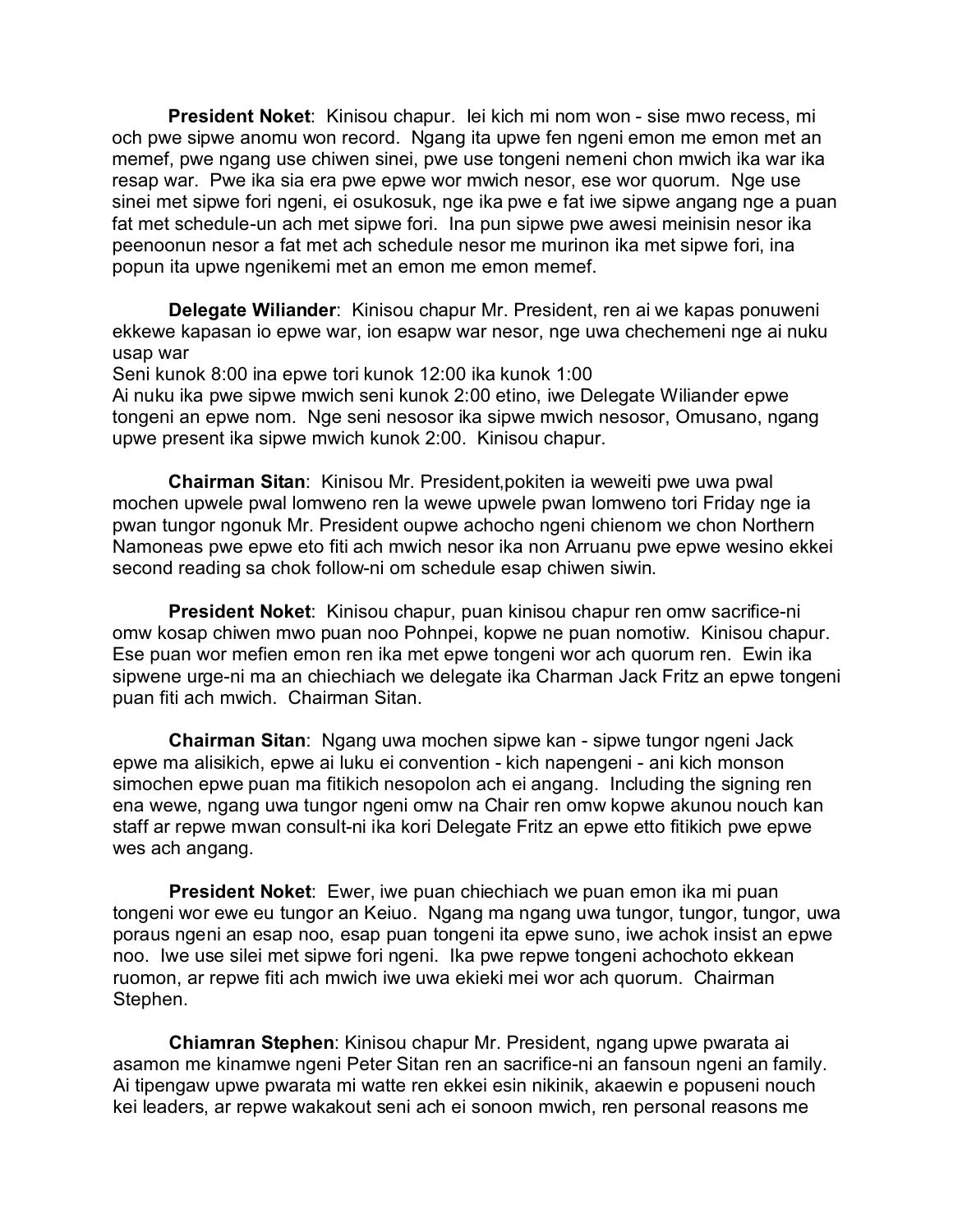met. Iwe am mi ekis oput ekkei atin fonu, pun am mi feito seni towaw, family osukosuk, am ouwa meen chommong am osupwang. Iwe ach sipwe fen popusenikich atin lagoon me monun ei ionap ekkei esin, iwe mi ngaw. Ina mine upwe tunongor oupwe wesen noo nocheto Keiuo epwe niwiniti ach ei mwich, puan a meen asamonungaw metei e fofori. Merei ese pung, puan tirow ren met ei uwa wauu, pun a arapakan epwene sopw ach ei mwich nge u mochen sipwe sopw non kinamwe fengen meinisin. Non nimenimoch esap wor emon me neich epwe wor fengenikich. Upwe tungor Keiuo epwe niwinto epwe omusano ai tipis ika an ion me ion tipis, sipwe ma act like a gentlement, puan true leaders of the State. Kinisou Mr. President.

**President Noket**: Ika mi wor ach tipeew sipwe tongeni puan achocho ngeni ekkena ruomon. Iwe sise sinei ren chiechiach we emon ren Raymond, ika a fet use sinei ika mi wor massage mi toriei non ai we office. Nge use mwo receive ei, ika inet epwe war. Mi wor sepelin nesor? Iwe ika pwe ekkewe ruomon re tongeni fiti ach mwich iwe ianan mi wor quorum nesor.

**Delegate Wiliander**: Sie need emon sia quorum.

**President Noket**: Ewer, emon chok nein ekkewe ruomon re war, ngang upwe fakkun - oupwe omusano ngang upwe tungor ngeni Chairman Sitan an epwene mwo tupuni ach ei convention ne - pwe pokiten rekan chufengen me Chairman Fritz iwe epwe tongeni an epwe tungor fan asengensich meinisin. Ese wor ach sipwe tongeni apasa ika - sipwe make decision, pwe ika sii - ese wor met sipwe make decision won. As far as we're concern he is still a member, still a Delegate. Itan mi koko iteiten fansoun meinisin. Ii emon chiechiach, ese mwo wor poraus e tori kich - esa mwo wor och mokutukutun met so, met as far as I'm concrn, nge use sinei ma ion - nge epwe appeal-ni, ese wor - iei mwo ese wor osukosukan. Upwe tungor ngeni Chairman Sitan ika epwe tungor ngeni, iwe ion epwan tongeni epwe poraus ngeni chiechiach we emon. Nge am me Chairman Nifon usun nge am ekkoch semirit meren. Ese wor mafenem meren. Charman Nifon.

**Chairman Nifon**: En mi tongeni order Police repwe no kutato, ewer, epwe etto.

**President Noket**: Iwe eni epwe ne ina ngang upwe ne tungor ngeni emon ekkewe State Police nesor nge repwe ne no chok tungor ngeni. Iwe ika epwe fen kon puan weires iwe a fen angei song, songofoch. Met omw ekiek, merei epwe - sipwan ma puan ekis…..

**Chairman Nifon**: Mei ma pung an epwe chok ma ekiekingaw ren met nge sichok ma akunou ekkewe police pwe ese wor nouch, Sergeant, ika Page omw kopwe fen okunou. Nge ma ika - oh efen puan ochuti ekkan nengin emon epwe noo etiw ren.

**President Noket**: Iwe ngang upwe ne tungor rei Stephen, Chairman Stephen, epwe ne wisen approach-ni mwo nesor.

**Chairman Stephen**: Ia efen song rem me Chairman Nifon.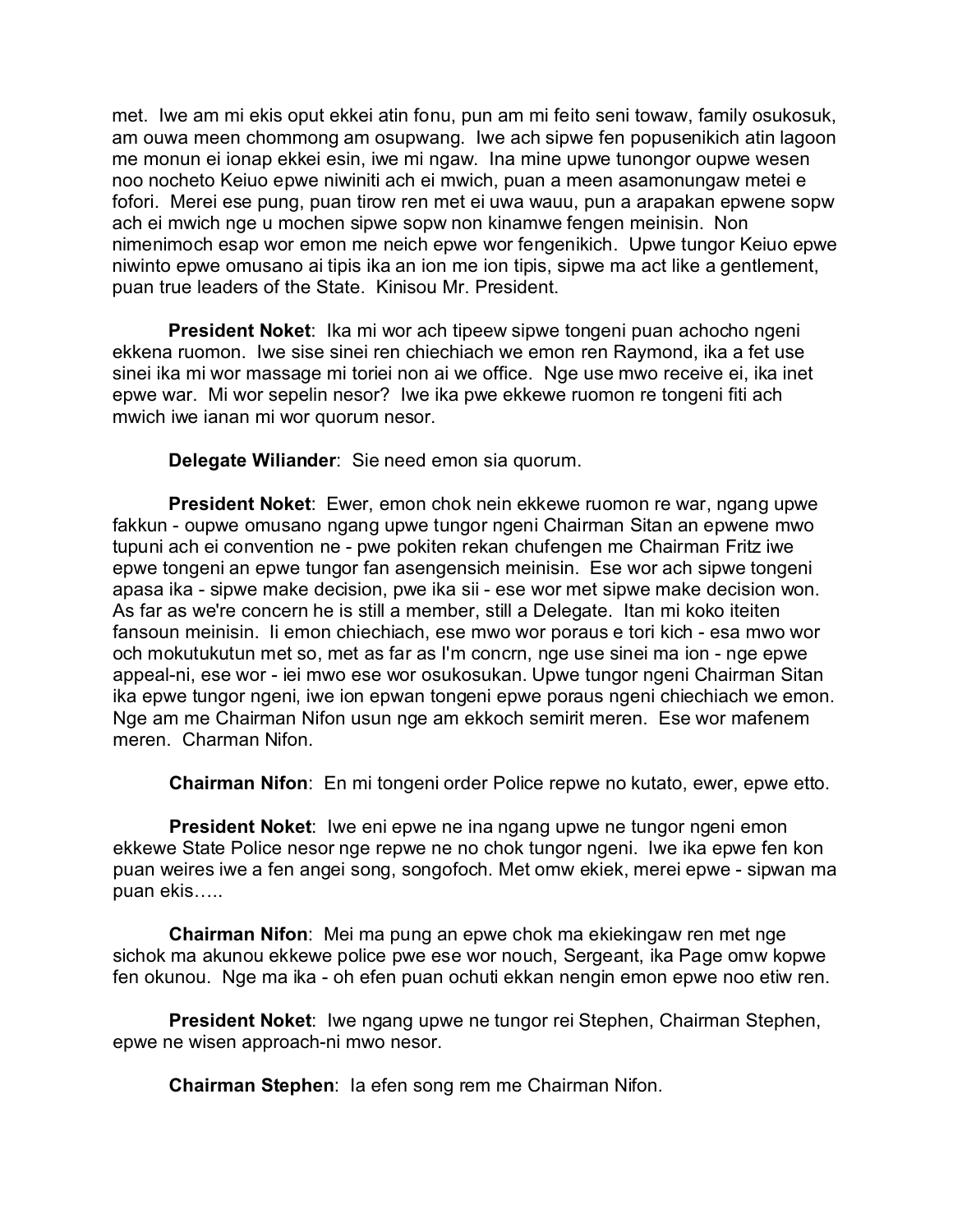**President Noket**: Ika ma Wiliander chok epwe ne mwo puan churi mwo, ika chiechian kewe senator repwe puan churi - fengen me tungor ngeni.

**Chariman Nifon**: Apw ien chienan en Tuter epwe churi.

**President Noket**: Ewer, iei ewe check mi nomw, noun check, ka poraus ngeni kopwe era pwe ika ese tufich an epwe etto epwe chok momot rech pwe a iei saingon ach mwich sipwene animenimano mettoch meinisin pwe sipwe ne plan-ni ach sipwe ne touu. Ika ese wes, ika ese war, iwe epwe itengaw ach ei convention, iwe puan itengaw ii. Pokiten ese wes ei convention pokiten ese nomw. Iwe seni ponuen ewe kapas ai, merei sipwe mwo awesano ach kei final reading. Iwe an a wes final reading, sia chufengen pwe sipwene plan-ni met sipwene fori. Me mwen an ekkewe repwe ne sai non Amon sai. Pwe repwe noo nge repwe nukunuk ren met repwe sinei met kokotuch ika. Ren education, me met inet fansuon sipwe poputa, inet sipwe puan niwinsefan fengen. Iwe ina chok ukukun met miscellaneous ren ponuen ekewe kapas eis. Chairman Mori.

**Chairman Mori**: Ngang u mochen chok apasa ai mwareiti puan ingeiti nouch we Chairman-un COW ren an angangoch ne fori ach we angangen Committee of the Whole, sipwe mwo episi.

**President Noketa**: Iwe kinisou chapur, upwe puan omusomus ngeni ai we fire-ni non nenian ei.

**Chairman Mori**: Puan Mr. President.

**President Noket**: Chairman Mori.

**Chairman Mori**: Ika esap wor chon netipengaw ngang uwa amokutu pwe sia sar. Second.

**President Noket**: Mwen ach sipwe poraus won ena upwe tungor pwi nan ren Chariman of Style and Arrangement pwe kopwe make sure om kopwe poputa ne short-uni ekkewe meinisin proposals puan mwo ekkewe Legislative ika ese wmo pass nge oupwe chok mina in advance an epwe ne poputa pwe epwe wes chok won sia sinei metekan - ika pwe epwe tongeni ekewe repwe sai nge repwe puan uwei copyn nour ar repwe sai ren ekkewe met mi passed. Iwe upwe tungor ngeni chairman ar repwe angang fengen me ewe souannk iwe a kori oukich fitemon ekkewe mi nom pwe sipwene mwich ne apungano - fori ach report me mina ekkewe proposal. Ese wor e second-uni ewe motion? Iwe a mokut a puan second pwe mwich epwene mwo sareno iei sipwap chufengen kunok 2:00 murin neanowas. Kinisou chapur a sar mwich.

Katonong seni